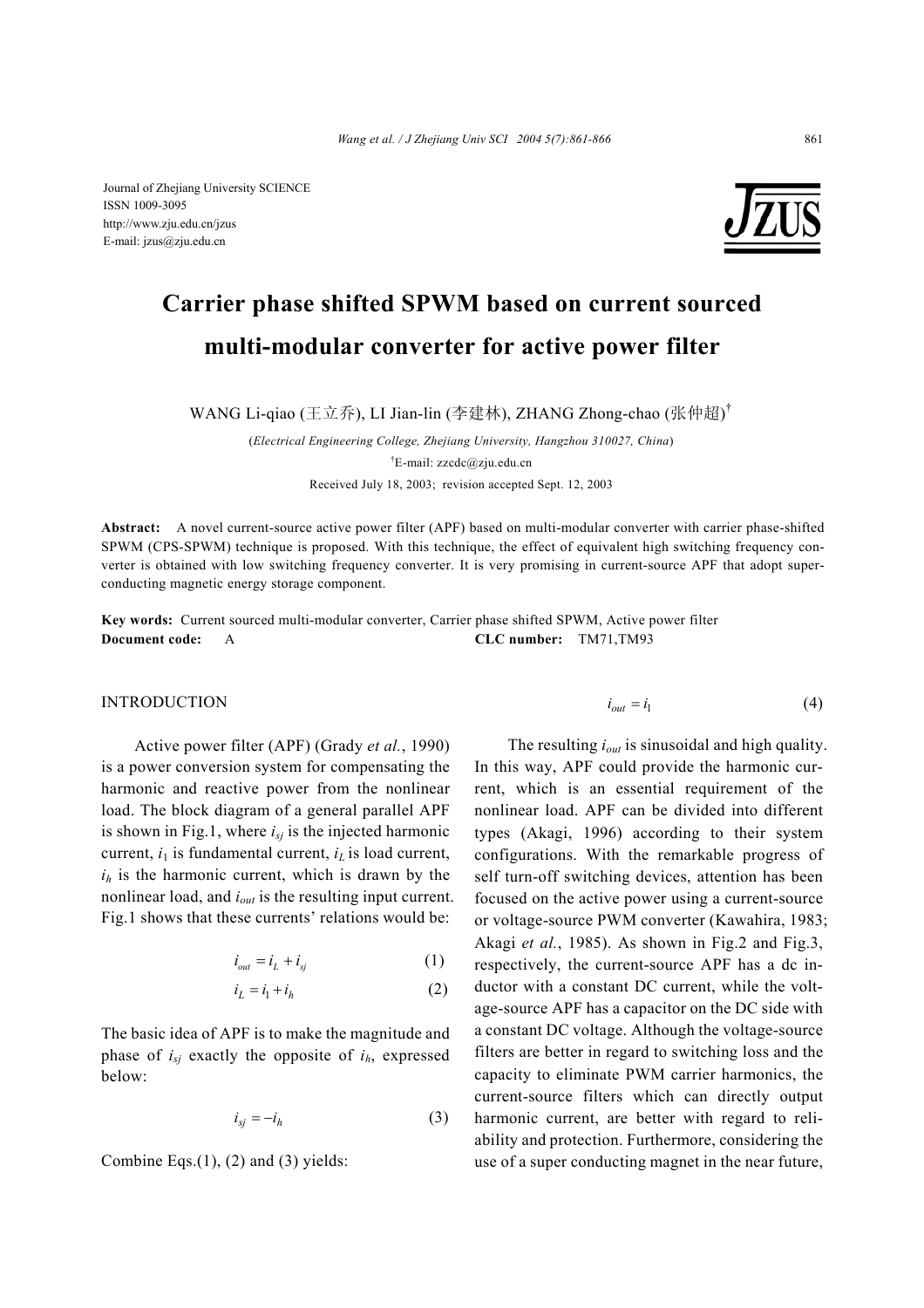the current-source filters may be a more practical solution, especially when the active filter is required to compensate not only the ordinary harmonics but also the sub-harmonics related to the variation of the APF (Ishikawa *et al.*, 1988).

In this paper, a novel current sourced multi-modular converter based carrier phase shifted SPWM (CPS-SPWM) for active power filters is presented. With this technique, the same harmonics elimination can be achieved at a lower switching frequency compared to SPWM. The CPS-SPWM principle was proposed in Zhang *et al.*(1993) for SVG and SMES. Analysis showed that this technique has



**Fig.1 Block diagram of the general parallel APF** 



**Fig.2 Voltage-source APF** 



**Fig.3 Current-source APF** 

several advantages:

(1) The semiconductor device can be used at a comparatively low switching frequency so that the switching loss could be reduced greatly.

(2) Since the converter system can directly output harmonic current at a low switching rate, with a reasonable bandwidth of the modulating signal, it is easy to apply different controls.

(3) With CPS-SPWM, the undesirable harmonics in the output are decreased considerably. In this way, the quality of the power system can be enhanced to a great extent.

All of the above good points discussed show that the new current-source APF, which combines CPS-SPWM and SMES technique, is promising. The simulated and experimental results confirmed the theoretical conclusion. This technique must have wide usage in high power converter systems in the near future.

# PRINCIPLE OF CPS-SPWM

## **Bi-logic principle of CPS-SPWM**

Fig.4 shows a single-phase voltage-source CPS-SPWM converter with *N* units. Based on the bi-logic PWM principle, the shifted-phase of the triangular carrier signal is ∆θ (∆θ=θ/*N*). Fig.5b shows the individual outputs of *N* converters. All *N* outputs are added up to generate the output of the whole multi-modular converter, as shown in Fig.5c. The spectra of the multi-modular converters' output and of an individual converter's output, shown in Fig.5e and Fig.5d respectively, were calculated through FFT. The spectrum of the multi-modular converter's output has much lower harmonics than that of any converter unit.

Therefore, the bandwidth of multi-modular CPS-SPWM converters with switching frequency at  $\omega_c$  is equivalent to that of a usual converter with switching frequency at *N*<sup>ω</sup>*c*. This technique can also be applied in the current-source APF of multimodular converter (Ooi and Zhang, 1993). However, transforming from 2-level PWM to 3-level PWM would be necessary for the current sourced multi-modular converter.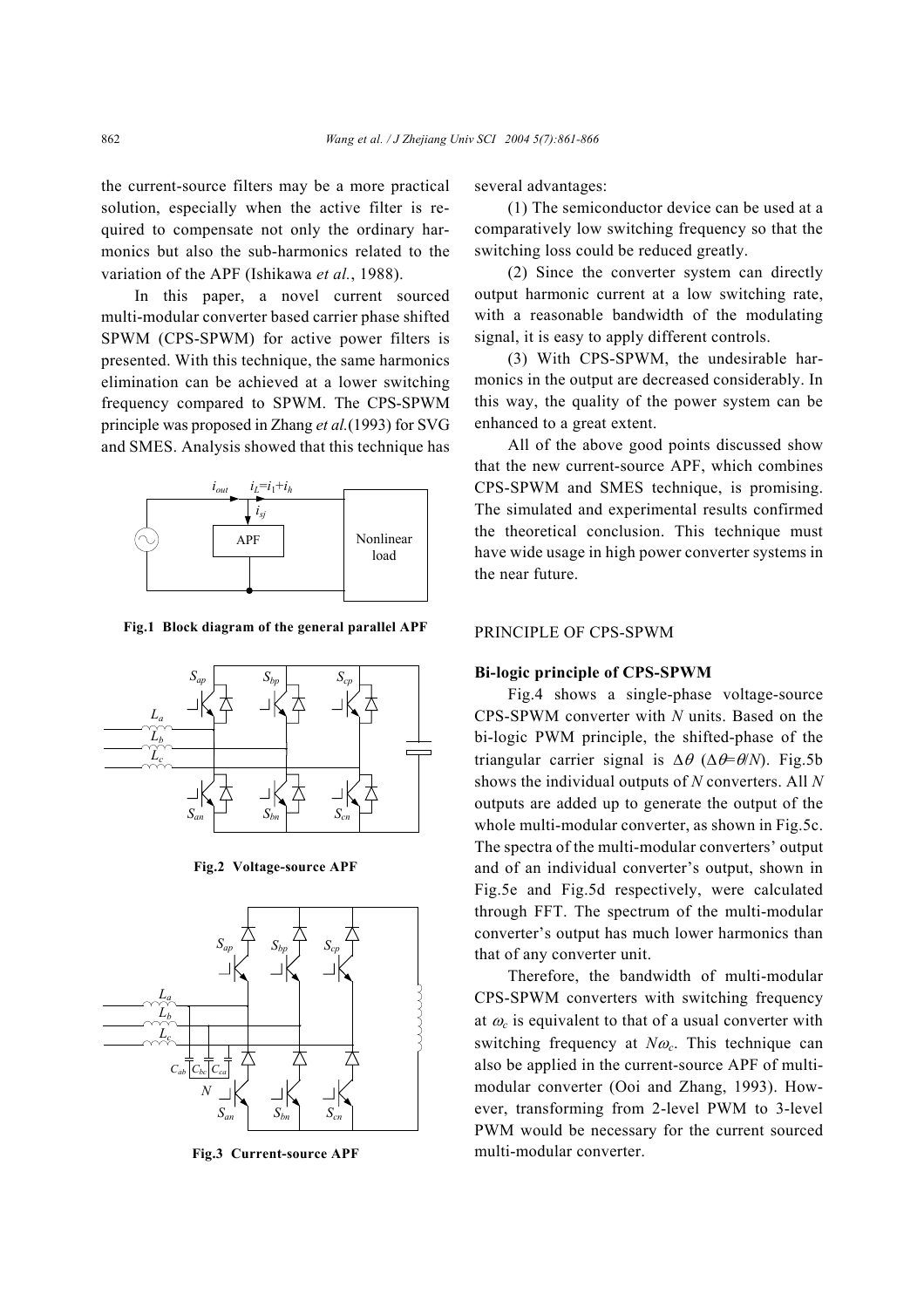# **Current sourced multi-modular converter based CPS-SPWM for APF**

The topology of the three-phase currentsource APF presented in this paper is shown in Fig.6. Although the harmonic component of nonlinear load current  $i<sub>L</sub>$  is not negligible, if the APF current  $i_{si}$  is made to follow the nonlinear load harmonic



**Fig.4 Topology schematic of single-phase voltage sourced multi-modular converters with CPS-SPWM** 



(a) Modulated wave and carrier waves; (b) individual outputs of *N* converters; (c) total output of the whole converters; (d) output spectrum of one of the *N* converters; (e) spectrum of total output

current, the source current *iout* will consist of the fundamental component only of the load current *iL*. The three-phase active power filter is composed of *N* current sourced converter units. Here, each current sourced converter unit is a three-phase six-switch current sourced converter. The *N* converters are connected in parallel on the AC side to build the current-source multi-modular converter. The switch is composed of such devices as GTO and IGBT in series of diodes. The 2-order low pass filter is composed of *L* and *C* to filter out switching frequency harmonics. *R* represents the parasitical resistance in the inductor *L* and the circuit, not the real resistance. As the CPS-SPWM is applied, the low switching frequency modulations of SPWM that occur in the *N* converters are characterized by the same frequency ratio "*k*", amplitude ratio "*m*" and input harmonic current signal " $S_m$ " ( $S_{ma}$ ,  $S_{mb}$ , *Smc*).

Fig.7 shows the structure of a single unit of the current-source APF in Fig.6, the currents  $i_a$ ,  $i_b$ ,  $i_c$ and the corresponding switching state should follow the tri-logic SPWM principle in (Wang and Ooi, 1993). Fig.7 also includes the block diagram of the signal processing logic used to control these currents



**Fig.6 Main circuit structure of proposed APF**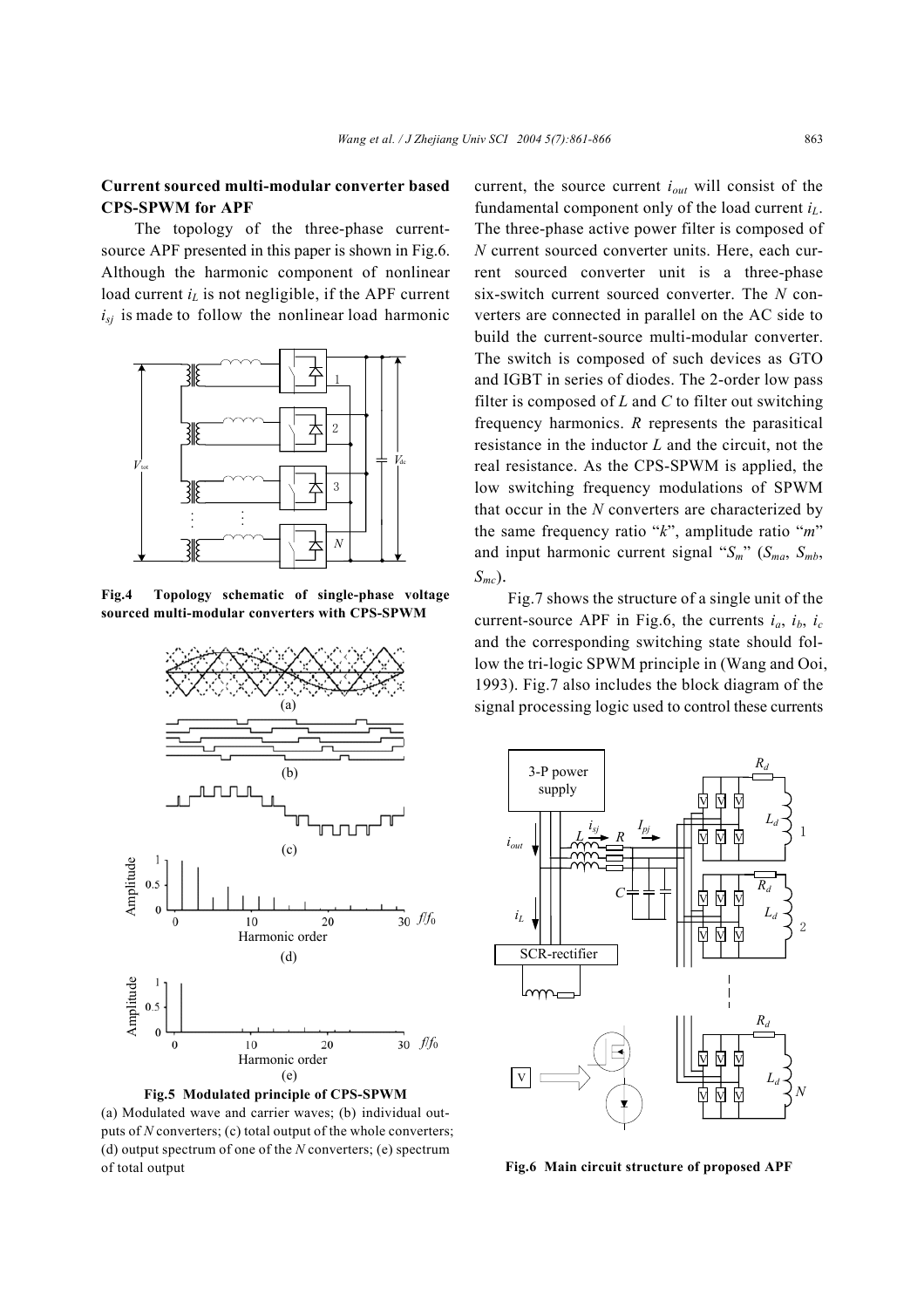with the input signals  $S_{ma}$ ,  $S_{mb}$  and  $S_{mc}$ . As illustrated in Fig.7, this is achieved by the SPWM using triangular carrier signals *Sc*. The bi-logic PWM signals  $X_1$ ,  $X_2$  and  $X_3$  are then translated into tri-logic PWM signals  $Y_a$ ,  $Y_b$  and  $Y_c$ . The transform block is easily implemented by summers and proportional amplifiers. The tri-logic PWM signals are finally fed to the gating logic block to switch the valve. The formula for transforming the biologic PWM variables  $X_1, X_2, X_3$  (which have values +1 or  $-1$ ) to the tri-logic PWM variables  $Y_a$ ,  $Y_b$ ,  $Y_c$  is based on the linear mapping (Ooi and Zhang, 1993):

$$
\begin{bmatrix} Y_a \\ Y_b \\ Y_c \end{bmatrix} = \frac{1}{2} [C] \begin{bmatrix} X_1 \\ X_2 \\ X_3 \end{bmatrix}
$$
 (5)

where,

$$
[C] = \begin{bmatrix} 1 & -1 & 0 \\ 0 & 1 & -1 \\ -1 & 0 & 1 \end{bmatrix}
$$
 (6)

#### CONTROL CIRCUIT DESIGN

# **State feedback of AC side**

Fig.8 is a simplified version of Fig.6. The *L*, *R* 



**Fig.7 Current sourced converter with tri-logic PWM**

and *C* in both figures are identical. The current source CPS-SPWM multi-modular converter is drawn as the current-source *ipj*.

The voltage source  $V_{si}$  represents the 3-phase power system. Additional resistances in series with the inductors can damp these oscillations. However, this solution will lead to considerable energy consumption, which is not acceptable in large power systems. State feedback based on pole-placement control is introduced in Fig.9. Poles of the original system are placed to increase damping. Fig.10 is the Bode scheme of the system in Fig.8, with the controlled current  $i_{pj}$  as input. In general, the transient response has been improved within the distance from poles to original.



**Fig.8 Equivalent circuit of current-source APF** 



**Fig.9** Control scheme on AC side of APF ( $V_{cj0}$ ,  $i_{sj0}$ ,  $i_{pj0}$ are steady values of APF,  $k_1$ ,  $k_2$  are PI coefficients)



**Fig.10 Closed-loop frequency response of system**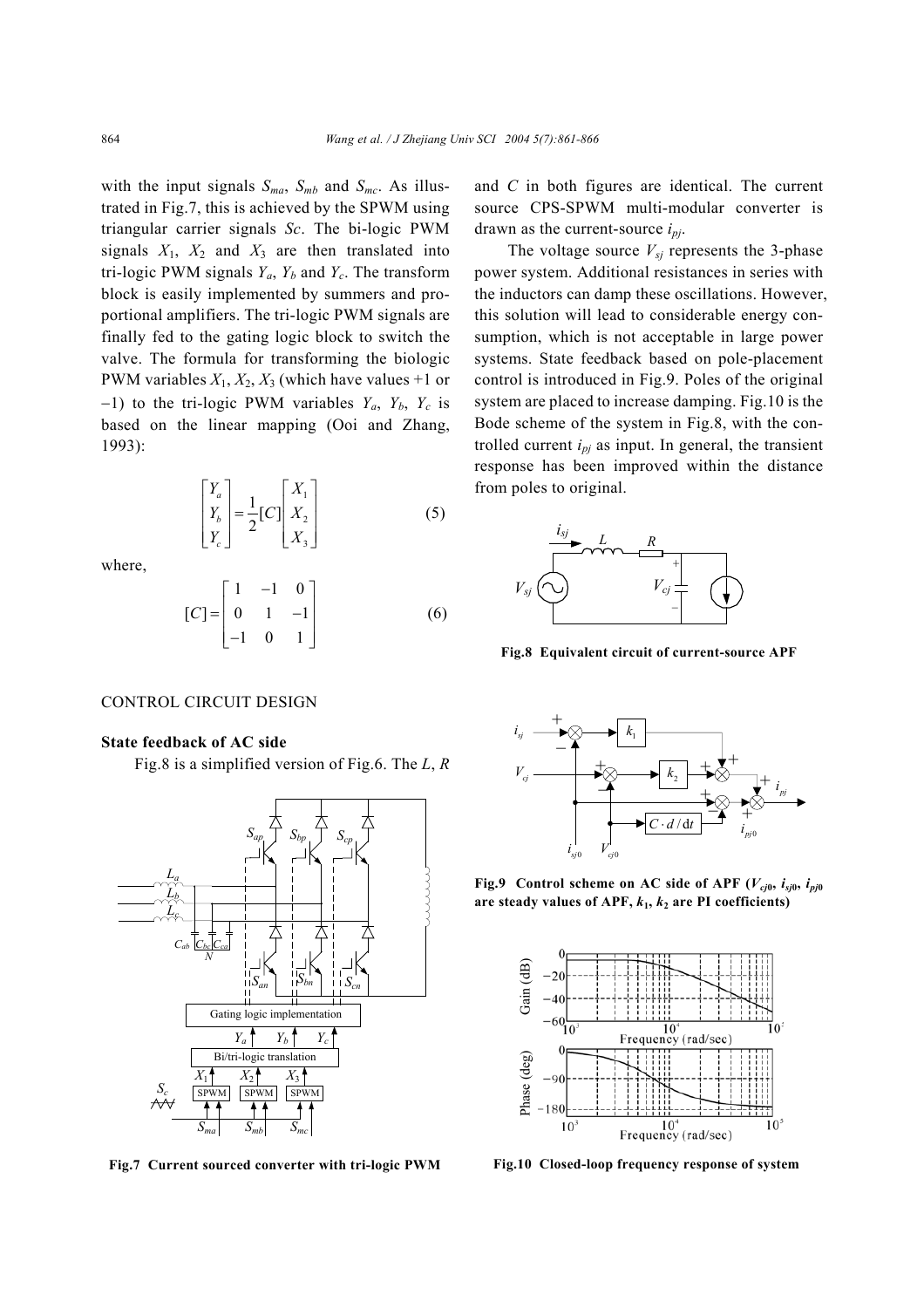#### **PI feedback of DC side**

In order to compensate for the converter loss, the PI feedback is implemented at the DC side. Additionally, the feedback at the DC side is also necessary for the multi-modular CPS-SPWM converter and is used to achieve dynamical current equilibrium.

# **RESULT**

## **Simulation results**

In order to simulate the system shown in Fig.6, we built the whole control system of APF with four-modular current sourced multi-modular converters. Some typical waveforms are shown in Fig.11 under the following conditions: *C*=48 µF, *L*=0.8 mH,  $f_0$ =812 Hz, *R*=1 Ω, *Ld*=160 mH. Satisfactory compensation was obtained under relatively low frequency (900 Hz).

# **Experimentation verification**

The validity of the proposed control system was

proved by the simulation result. Additionally, a 5-kVA experimental setup (Fig.6) with the same component parameter as in simulation completed, in which DSP (TMS320C203) was adopted to implement the control system. Experimental waveform and the spectrum of the compensated current are shown in Fig.12 and Fig.13 respectively, under the same setup as that for the simulation above.

## **CONCLUSIONS**

Current sourced multi-modular converters based on CPS-SPWM for APF with satisfactory performance are presented in this paper. They could reduce harmonic and reactive power components of the load current resulting in sinusoidal and unity power factor source currents under transient and steady state conditions. It was also observed that:

1. They reduce the single converter's switching frequency and switching loss, cancel the undesirable switching harmonics, improve the output wave;



**Fig.11 Working waveforms of APF (switching frequency: 900 Hz)**  (a) waveforms of power network (phase A); (b) waveforms of load current; (c) output waveforms of APF; (d) waveforms of compensated current